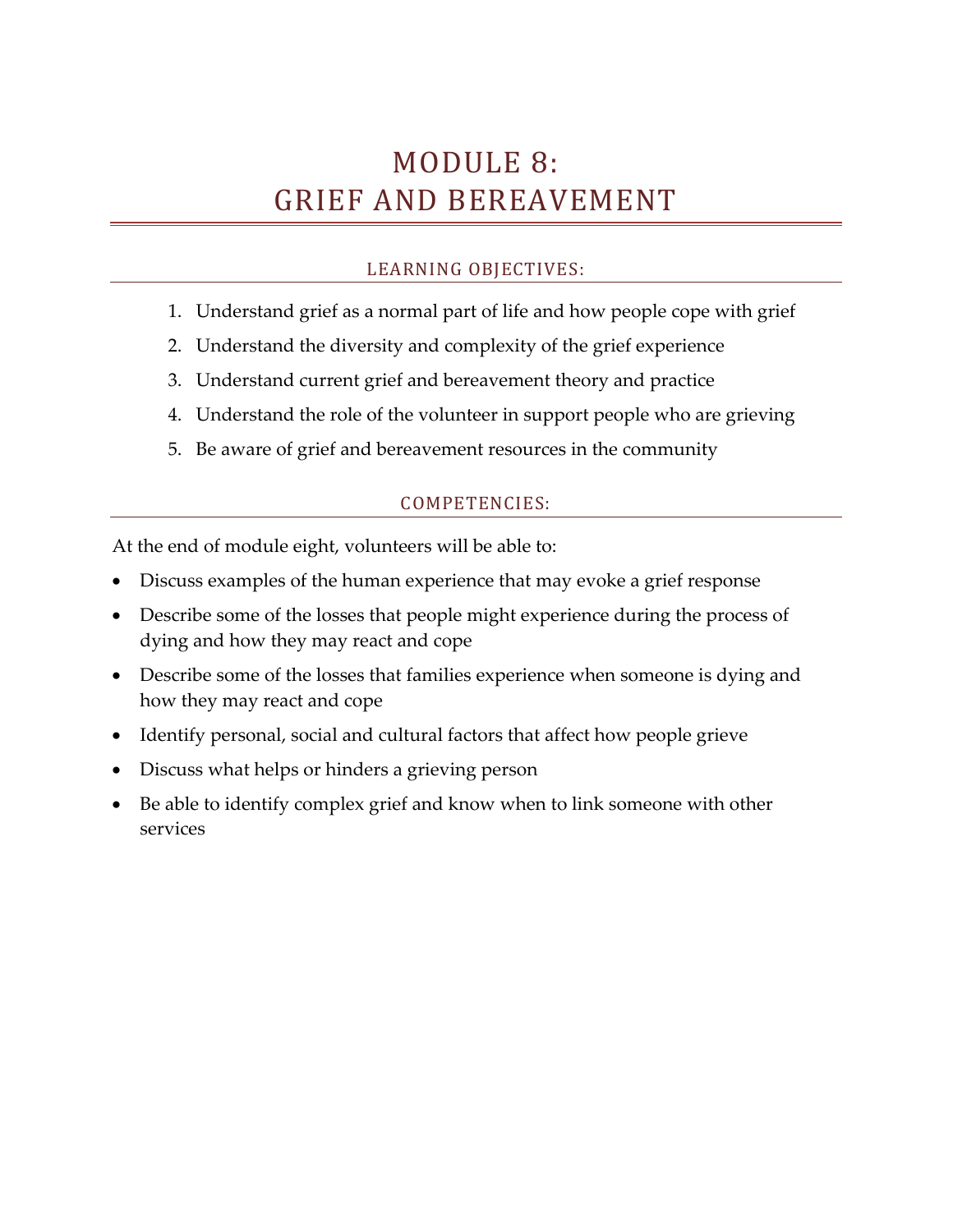### 1. WHAT IS GRIEF AND BEREAVEMENT?

Grief, mourning and bereavement part of the human response to death.

**Grief** is a natural response to any type of loss and a source of stress for anyone

experiencing a loss. People need both physical and emotional energy to cope with the changes brought on by loss. In our society, grief is almost always seen in terms of "work" or "tasks" that must be accomplished in order to cope with the new situation created by loss. Although there are some common physical, emotional and behavioural signs of grief, each individual grieves each loss uniquely.

**Anticipatory Grief** is the grief someone experiences in anticipation of death. The dying person and family may experience this anticipated loss of life as well as all the opportunities that are lost when death will occur. During this period of anticipatory grief, the person and family will often deal with unfinished business and/or begin to mourn.

**Mourning** is a process that helps individuals cope with grief. It involves rituals – such as burial rites and

#### **Physical, Emotional and Behavioural Signs of Grief**

- Tightness in the throat
- Disturbed sleep patterns
- Loss of energy
- Changes in appetite
- Palpitations and/or chest pain
- Loss of sexual desire
- Numbness
- Sadness
- Anger
- Fear
- Guilt
- Disorientation
- Crying and sighing
- Restlessness
- Wanting to die
- Abusing alcohol or drugs

memorial services -- that reflect cultural and social norms and practices. During this mourning period, a grieving person undertakes the "tasks of grief".

**Tasks of Grief** generally include:

- acceptance of the reality of the loss
- the experience of emotional pain and suffering
- adjustment to living without the loved one
- letting go.

When someone moves on with their life, builds new relationships and settles into new patterns of living, it is generally accepted that they have completed these four tasks.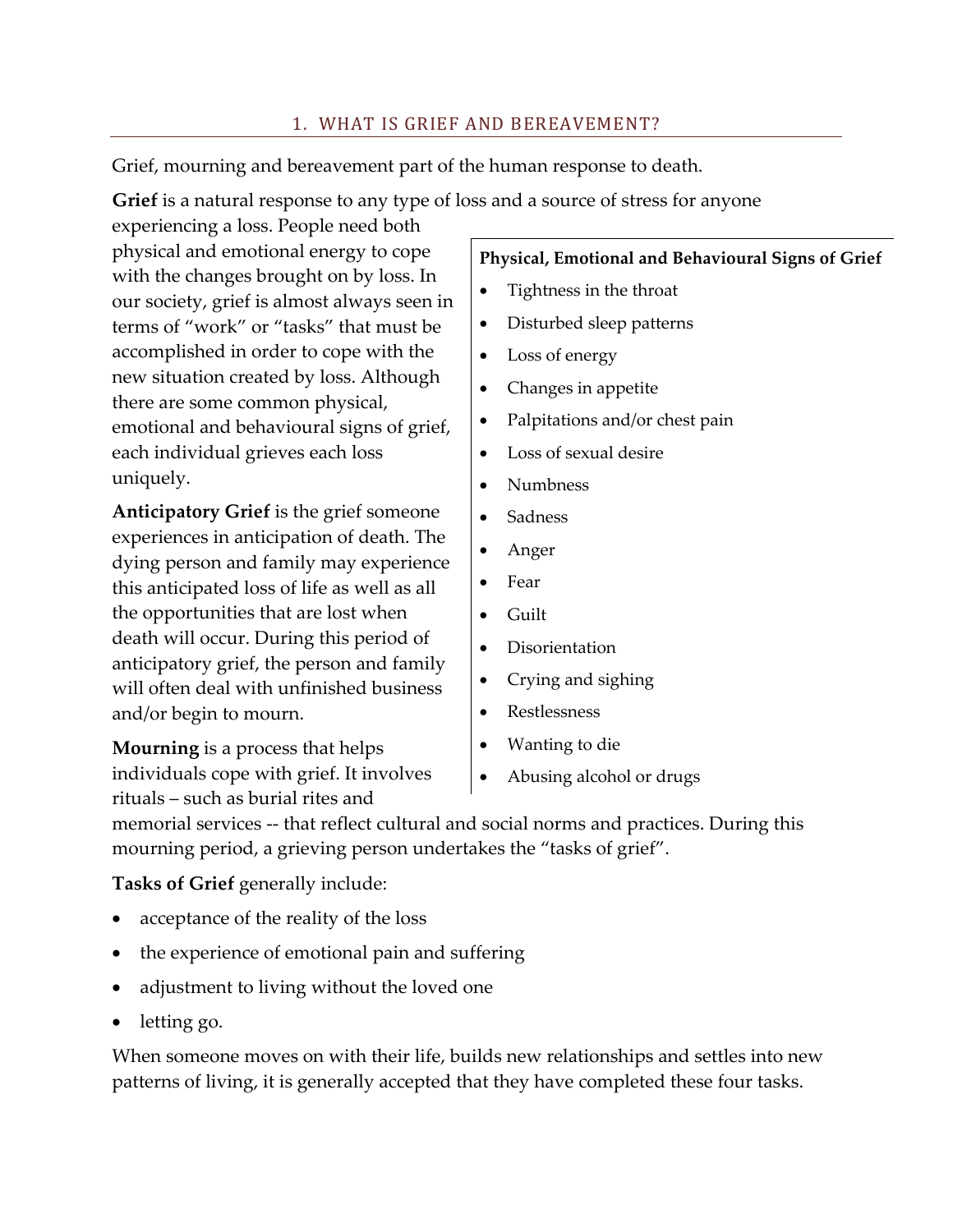**Bereavement** is the state of suffering a loss. A bereaved person is someone who has experienced the recent loss of a loved one through death and who is going through the process of mourning.

#### NEEDS OF PEOPLE WHO ARE GRIEVING

Everyone grieves differently and will have different needs. But most grieving people need and value:

- being alone and yet having company and being with others
- the opportunity to express their feelings without embarrassment – this often requires "permission" from those who are not bereaved
- the opportunity to tell and re-tell the stories of the life and death of the loved one
- information about what is normal (am I going crazy or is this normal to feel the way I do?)
- the gift of presence  $-$  just being there and being able to be counted upon
- permission to be self-absorbed and not feel guilty about it
- being able to laugh and not feel guilty about having fun
- permission to experience and express a roller coaster of feelings
- help with basic needs like grocery shopping, housekeeping and meal preparation.

#### **MYTHS ABOUT GRIEF**

Sometimes our ability to help people who are grieving is affected by common myths about grieving, including:

- Keeping busy is the best remedy for dealing with the death of a loved one.
- The less the subject of the death of a loved one is brought up, the easier it will be for the grieving person to adjust.

The role of the volunteer is to support the bereaved person not to try to "take away the pain".

We have all experienced loss in one way or another. All of us have mourned and grieved for some of those losses and we've done so in a way that reflects our background and outlook. Volunteers will witness grief in a variety of forms. You'll see family and friends who "pull away" and distance themselves from a person they care for and you'll see outpourings of emotion and hear tales of regret and sorrow. Loss and grief affects each of us differently.

Gallasch, 1996

• Time heals.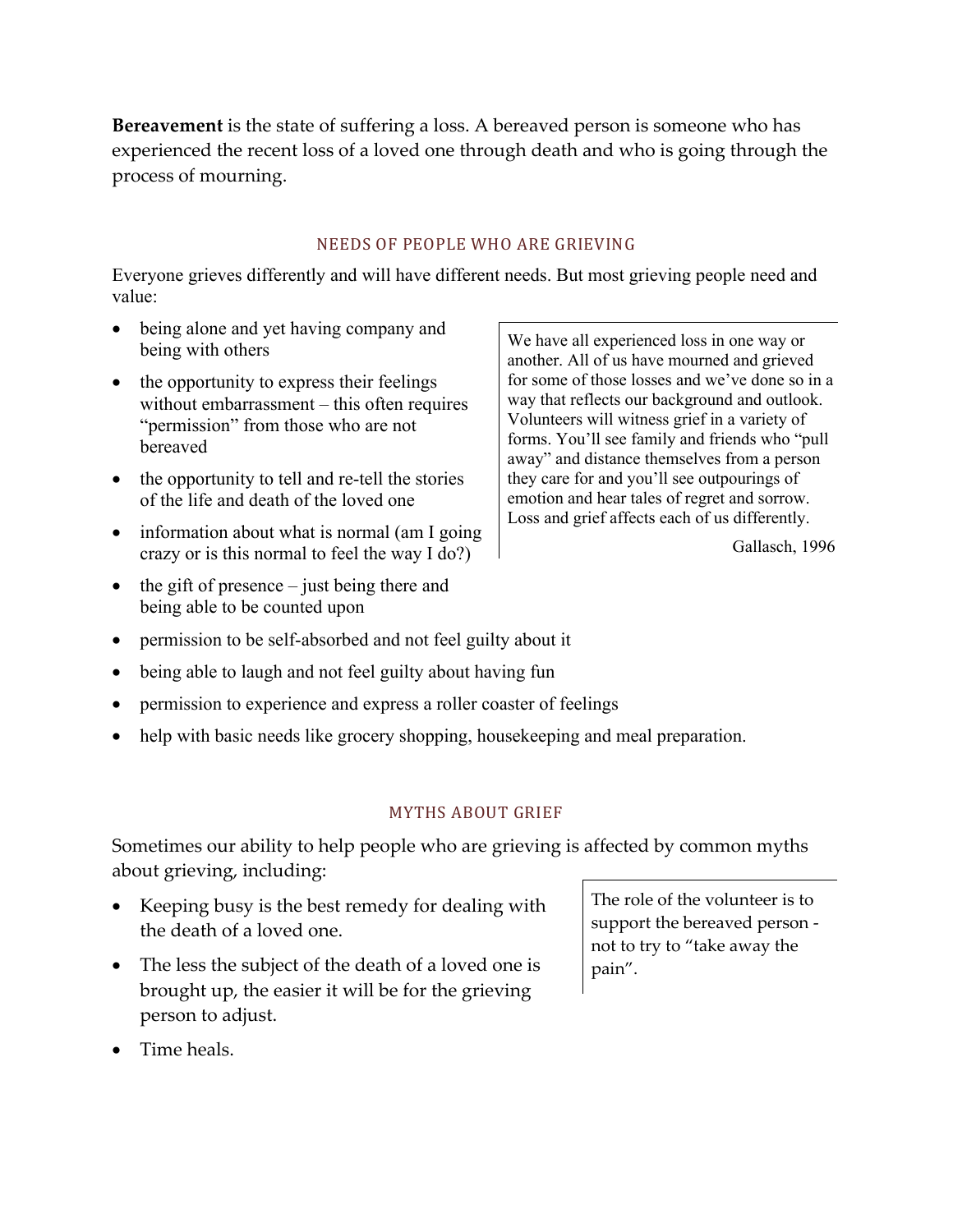- The person who openly expresses their feelings about the death of a loved one is better able to cope than the person who keeps to him/herself.
- Usually, three months after the death, family members will adjust and begin to seem normal again.
- The best thing to do is to forget about the dead person.
- If the loss is not the first, the person usually heals faster. They have been there and the second time is easier.
- Because of the duration of the illness, family members and friends should have an easier time coping: they expected the person to die.
- Personal belongings should be disposed of as soon as possible. This way there are no painful reminders around the home to upset family members.
- People who visit the gravesite are just living in the past and refusing to move on.
- It's best to protect young children from death and not express your emotions in front of them.
- Wait until the child is older and then explain to them what has happened to their loved one.
- Having many sympathetic people around tends to prolong grief.

Grief takes time – at least a year and a half - and people grieve in different ways. They need support and understanding, and the chance to talk when they want to and to express their grief in their own way.

## **How Volunteers Can Help People Who are Grieving**

- Be with the griever in their pain; don't shy away from it
- Affirm and reaffirm the griever's value as a person
- Allow the person to express anger, even towards you.
- Explain the process of grieving, and explain that the emotions they are experiencing are natural
- Reassure the grievers that they will survive and the pain will diminish, and encourage them to recognize the good that remains after the loss
- Help the person decide what to do with mementos/reminders
- Plan a schedule with the grievers and help them keep to it
- Help with the necessary decision-making, but don't make the griever's decisions
- Give comfort in ways that you would appreciate
- Bring "aliveness" to the person: plants, children, pets, people
- Plan for difficult events such as anniversaries and holidays
- Encourage the person to develop and maintain friendships and connections
- Watch for escape into addictive patterns and behaviours
- Recognize the griever's vulnerability and help prevent exploitation
- Recognize and reinforce each sign of returning strength
- Try to find ways in which the griever can give as well as receive
- Help the family deal with practical concerns such as bills and the funeral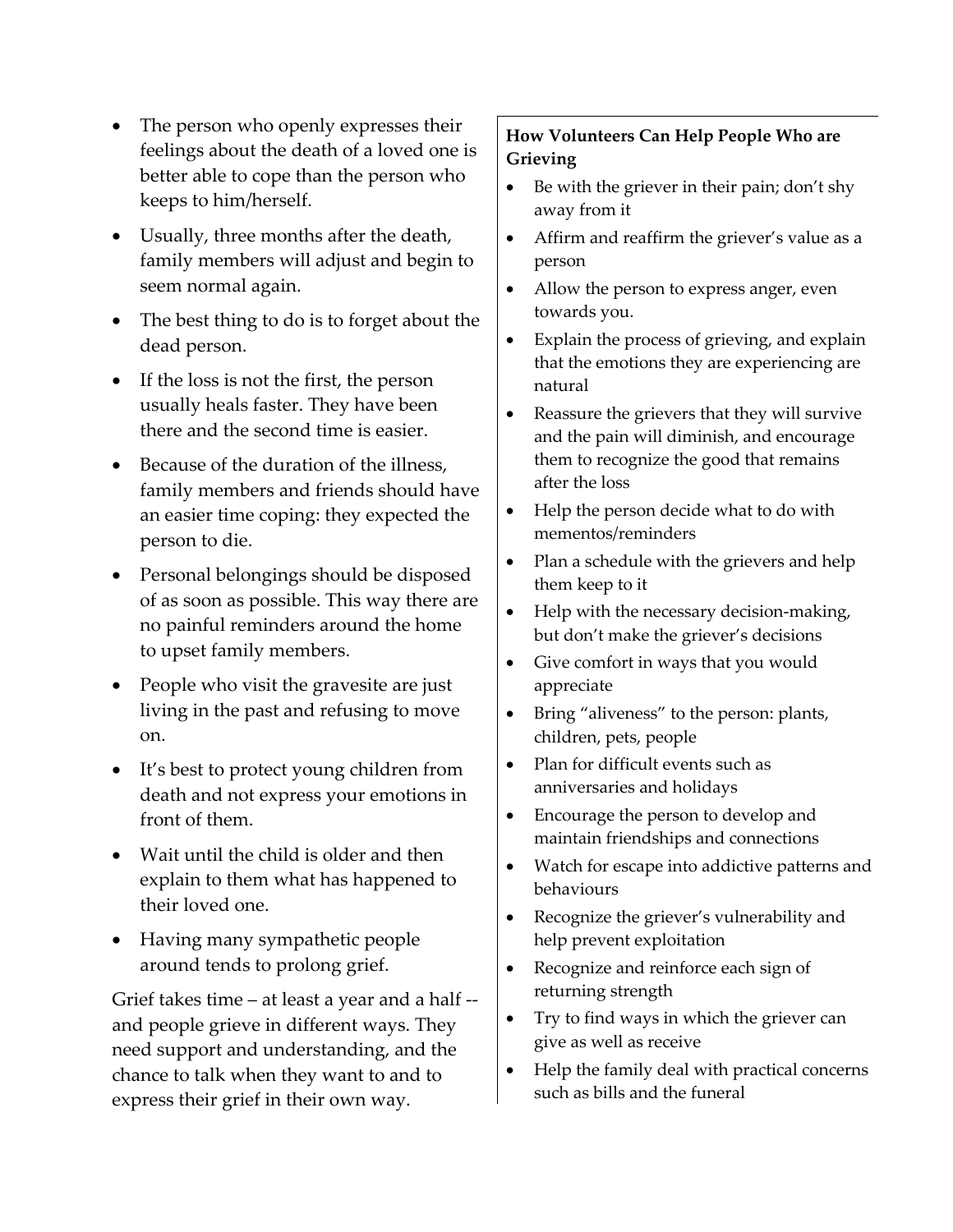Grieving is a personal journey and people's needs will vary. Volunteers should never make assumptions about how people will handle grief or tell them what they should do. Volunteers can help by using their communication skills and just being themselves.

## 2. STAGES IN THE NORMAL GRIEF PROCESS

**Shock.**Some people never go through a prolonged stage of shock and are able to express their emotions immediately. Others say they feel numb and no emotions or tears will come. Sometimes there is denial. Gradually the bereaved person become aware of what has happened and is able to cry or show emotion.

**Emotional Release.** Many people begin at this point. It is good to cry in grief, but some people may need permission to cry.

**Pre-occupation with the Deceased.** The bereaved person may try to think of other things but finds him/herself unable to shift her/his mind from thoughts about the deceased. This is normal.

**Physical Distress**. Symptoms such as tightness in the throat, shortness of breath or a hollow feeling in the stomach may come in waves lasting from 20 minutes to a full hour.

**Hostile Reactions**. People who are grieving often display a disconcerting loss of warmth in relationships and a tendency to respond with irritability and anger. This anger is often directed at the doctor, nurse or clergy, and these feelings can make the bereaved feel that he or she is going insane.

**Guilt:** There is always some sense of guilt in grief. The bereaved think of the many things that they felt they could have or should have done, but didn't. They accuse themselves of negligence. If there was any unresolved anger with the person who died, the bereaved person will feel guilty.

**Depression:** People may feel there is nothing to live for and that nothing seems worthwhile. They feel helpless/hopeless.

**Withdrawal:** People who are grieving often withdraw from social relationships and they sometimes find normal daily routines are disrupted.

**Re-entering Relationships**: Over time, the person readjusts to his/her new environment (without the person who has died) and forms new routines and relationships.

**Resolution and Readjustment to Reality**: The person gradually readjusts – although there will be times when grief reappears even when the person may have thought it was "all over".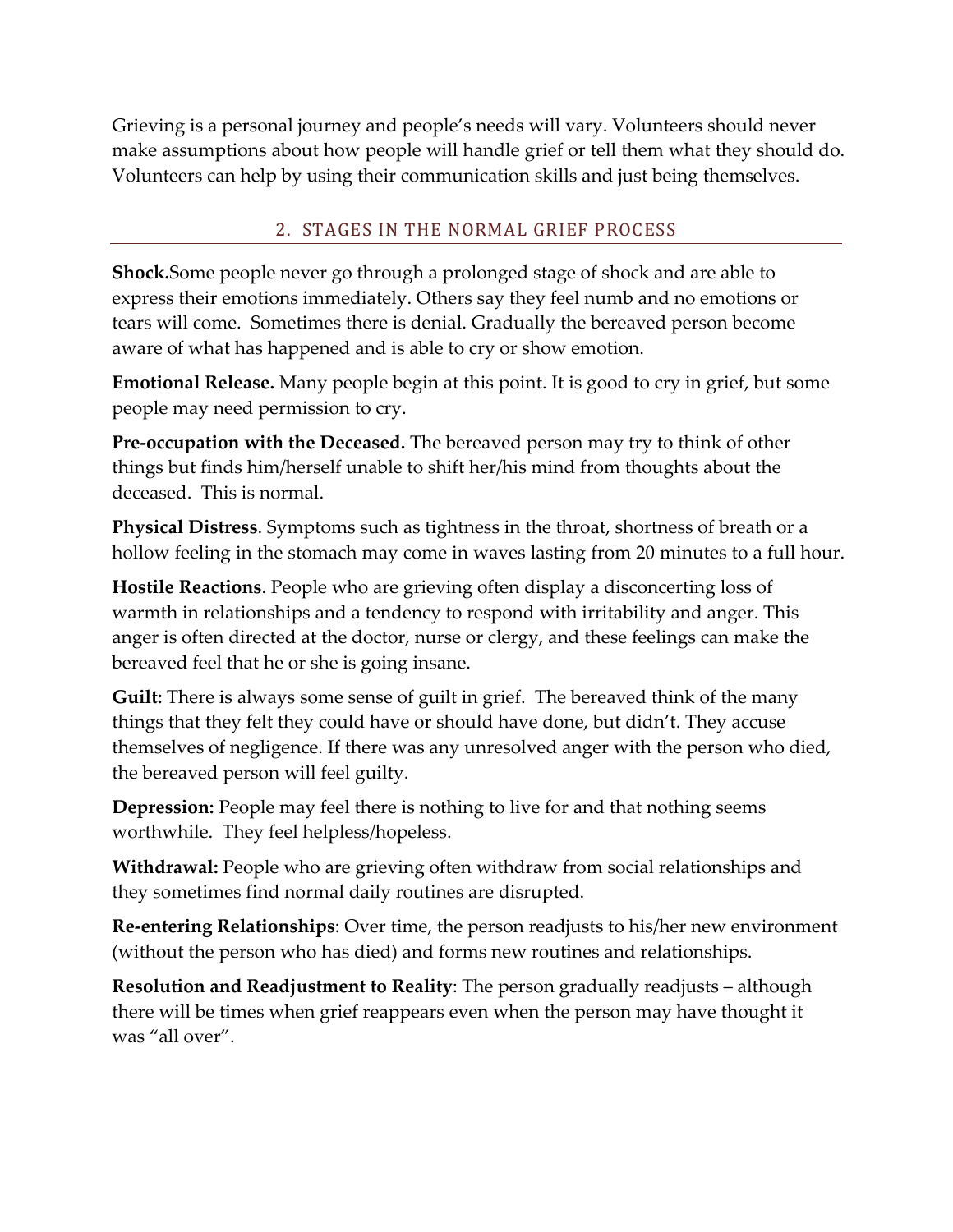#### HELPING PEOPLE MANAGE THE STAGES OF GRIEF

The role of the volunteer is to be there when the grieving person wants to talk. Volunteers will listen and may hear the same fears, emotions and stories over and over again. The repetition is part of integrating the past with the present, remembering and saying good-bye. As a volunteer, it's okay to show your emotions. If you're at ease showing how you feel, it can make it easier for the person who is grieving.

- Help the person who is grieving:
	- express their pain and sorrow, and talk about their feelings of love, guilt and hostility
	- understand their emotional reactions
	- accept the pain of bereavement and find meaning in their suffering
	- talk about new ways of interacting with people and new modes of living
	- set short-term, realistic goals for themselves as they work through their grief process.
- Help with routine tasks if the person is having trouble concentrating on day-to-day things.
- Recognize when to keep silent. Don't try to fill empty spaces with words.
- Relax and keep your sense of humour and perspective. More than anything else, bereaved people need contact with these qualities. You may be the only one providing it.

When talking with the bereaved, respond with empathy. For example: "How can I be of help?" or "I wish I could take the pain away." Avoid clichés such as: "I know how you feel." or "You will marry again." or "You'll get over it." or "The person who died wouldn't want to see you cry."

## 3. PROMOTING HEALTH AND WELL-BEING FOR PEOPLE WHO ARE GRIEVING

Volunteers should not give advice but they can point out things people who are grieving can do to protect their own health.

#### PHYSICAL HEALTH

- Exhaustion makes you susceptible to illness, so pay attention to nutrition, rest and exercise.
- Eat lightly, even if you have no appetite.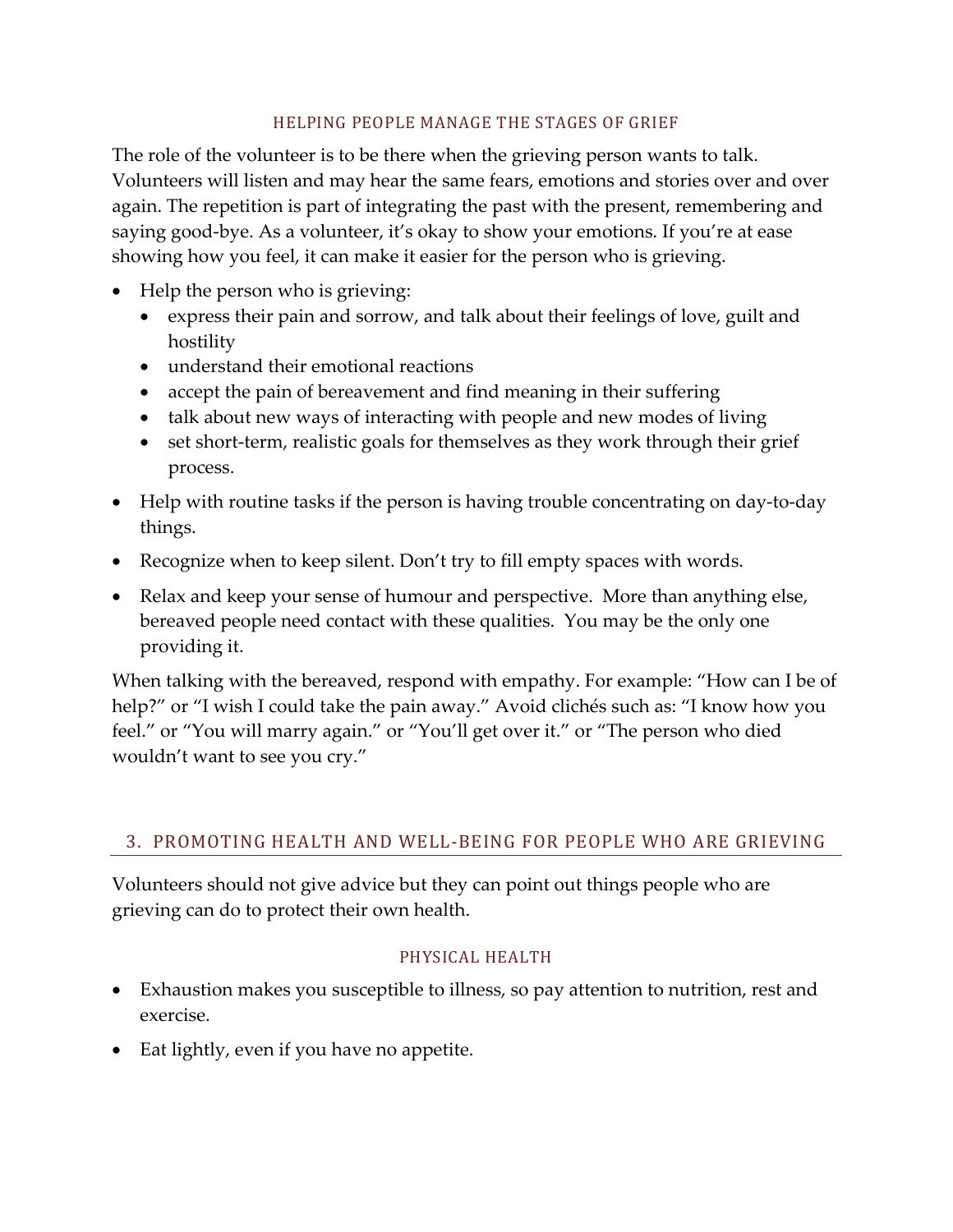- Sleeplessness is common, so relax by reading, writing letters or a journal, knitting, and try to take naps in the day.
- Start small with exercise take a walk, or garden and gradually gain momentum.
- If you have symptoms of an illness or people are telling you to see a doctor, consult one - even if you feel it isn't necessary.
- Pamper yourself: sleep in, buy yourself something special.
- Feel free to cry as tears are healing and help to lift burdens.

## EMOTIONAL HEALTH

- Accept or ask for help. People usually want to help, but are unsure what to do.
- Be aware that severe emotions are okay.
- Make it known when you don't want company.
- Try to find someone who has been through a similar experience: they understand.
- Don't feel that you have to put up a brave front.
- Numbness at first is normal.
- Seek new and different relationships if needed, but at your own pace. Avoid trying to replace the lost person quickly.
- Don't feel guilty about feeling happy.
- Take private time to get in touch with yourself and the changes in you.

#### INTELLECTUAL HEALTH

- Avoid hasty major life decisions within the first year. If this is necessary, seek advice from an impartial trusted source.
- Don't let others take control of your life.
- Don't idealize the dead person as this makes mourning difficult. Realize both their strengths and their weaknesses.
- Temporary lapses of memory are normal.
- Avoid losing yourself in work: you need relationships with family and friends.

#### SPIRITUAL HEALTH

- Personal faith can be a source of comfort, but maintaining faith can also be difficult.
- Remember that it is okay to have a sense of humour.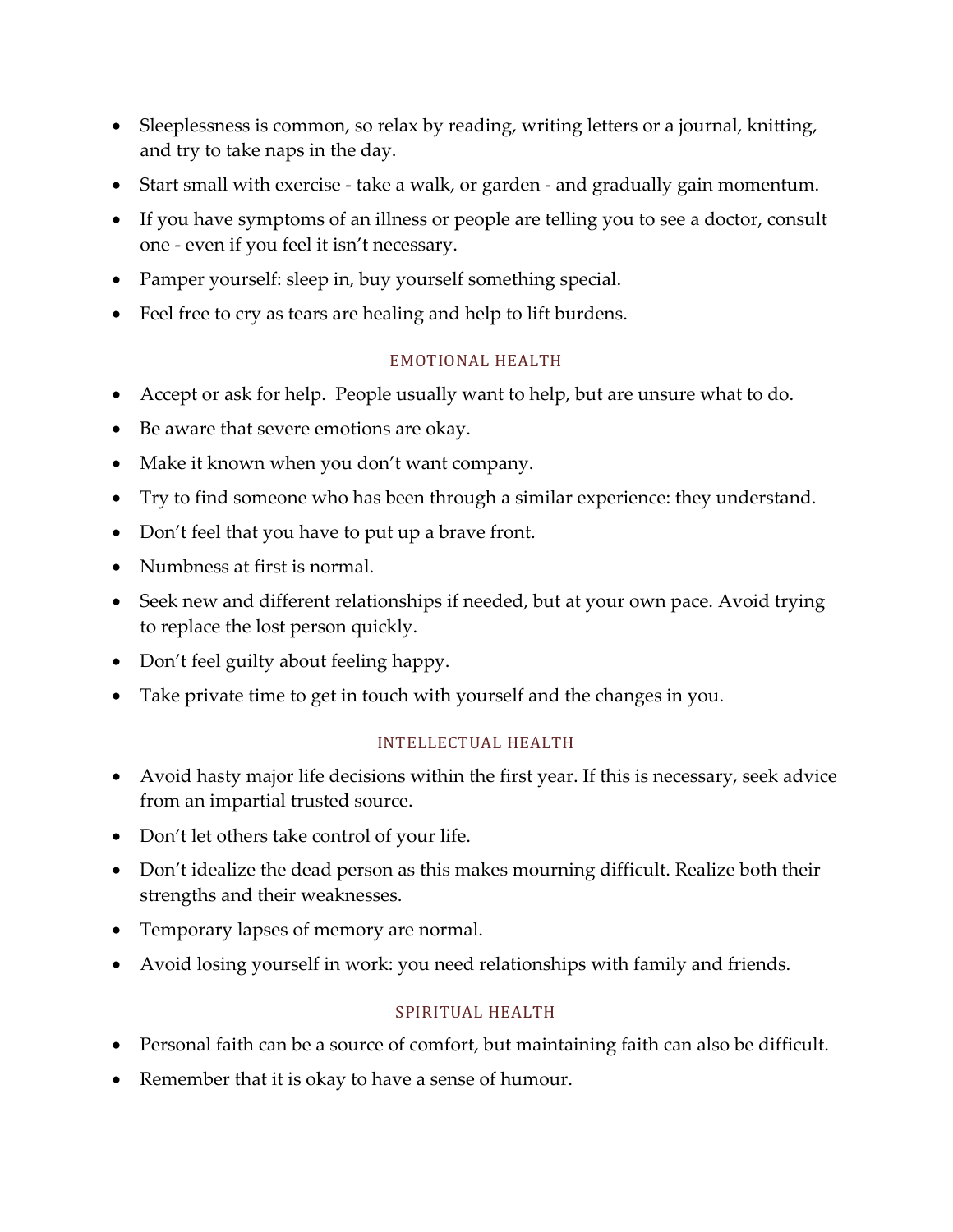- Let creativity come through in music, poetry and photography.
- Reaching out and helping others can be good therapy.
- Read, meditate and try to understand your faith.

## 4. WHAT IS COMPLICATED GRIEF?

Complicated grief is the usual process of grief complicated by other issues. Many factors influence how an individual will grieve. Some people, in addition to grieving the loss of someone, will also be coping with:

- severe depression
- drug or alcohol dependency or both
- a history of mental illness
- developmental disabilities
- chronic health problems
- history of sexual or physical abuse
- suicidal history and/or plans
- multiple or other unresolved losses.

#### SIGNS OF COMPLICATED GRIEF

Some signs of grief are quite subtle, such as simply not eating or sleeping or being edgy or overreacting to small or minor annoyances. These may just be normal responses to grief or they may signal that the person has some underlying issues that are getting in the way of normal grieving.

Other signs are less subtle. Drinking too much can be a sign of complicated grief as can saying things like "I wish I could die". Statements like this should not be taken lightly. It's best to talk to the person about it to see whether this statement is a suicide threat. One approach can be to ask the person how they would do this (i.e. die). If it appears that he/she has a plan, then get professional help, as soon as possible. If it is an emotional response to their pain and loss, then active listening and continued support should help. Volunteers should keep their supervisor and team aware of any signs of complicated grief.

## SIGNS THAT PEOPLE NEED PROFESSIONAL BEREAVEMENT SUPPORT

People who are experiencing complicated grief need professional counseling and support. The following High Risk Bereavement Inventory is included in this manual,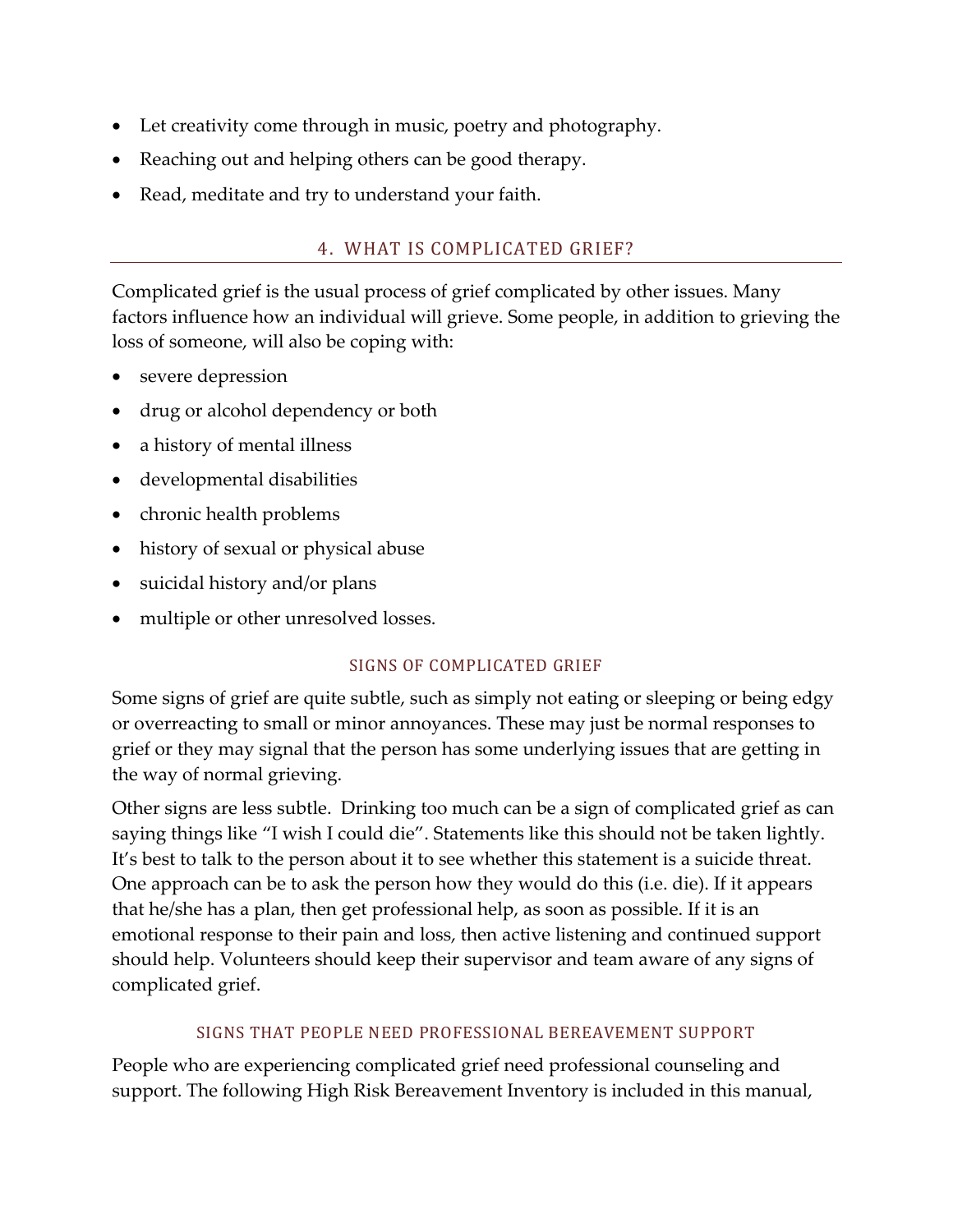courtesy of Dr. Michele Chaban, Director of the Psychosocial-Spiritual Program, The Temmy Letner Centre for Palliative Care, Mount Sinai Hospital, Toronto, Ontario. This inventory, developed by Stephen Fleming, lists social, psychological, situational, physical and spiritual factors that may indicate the need for professional support for a bereaved person. Volunteers can use it as a guide when supporting bereaved people. Volunteers should be aware of the risk factors and contact their supervisor if they have any concerns about the person they are helping

## **Social Factors:**

- perceived reduction in quantity and frequency of contact with old friends (i.e. becoming isolated)
- young, married childless spouse
- young children or adolescent dependent children
- anticipated loss of major social roles as a consequence of loss of dying person
- quality of marriage
- few activities, interests or hobbies
- poor contact and relationships with family members.

# **Psychological Factors:**

- previous history of depressive or mental illness
- perceives environment as failing to meet needs and/or actively unhelpful (totally negative)
- past history of poor coping with major crises
- increasing consumption of sedatives, tranquilizers, alcohol or tobacco (watch for use of valium, sleep or "nerve" medication)
- increased intimacy with the dying person during terminal illness
- anticipatory grief (poses immediate post-death risk)
- complete denial of illness or its terminality (i.e. pretends it does not exist. Note: watch for cultural influence which mitigates denial).
- acknowledges any of the following feelings:
	- What will I do now?
	- I'm worried I might have a nervous breakdown.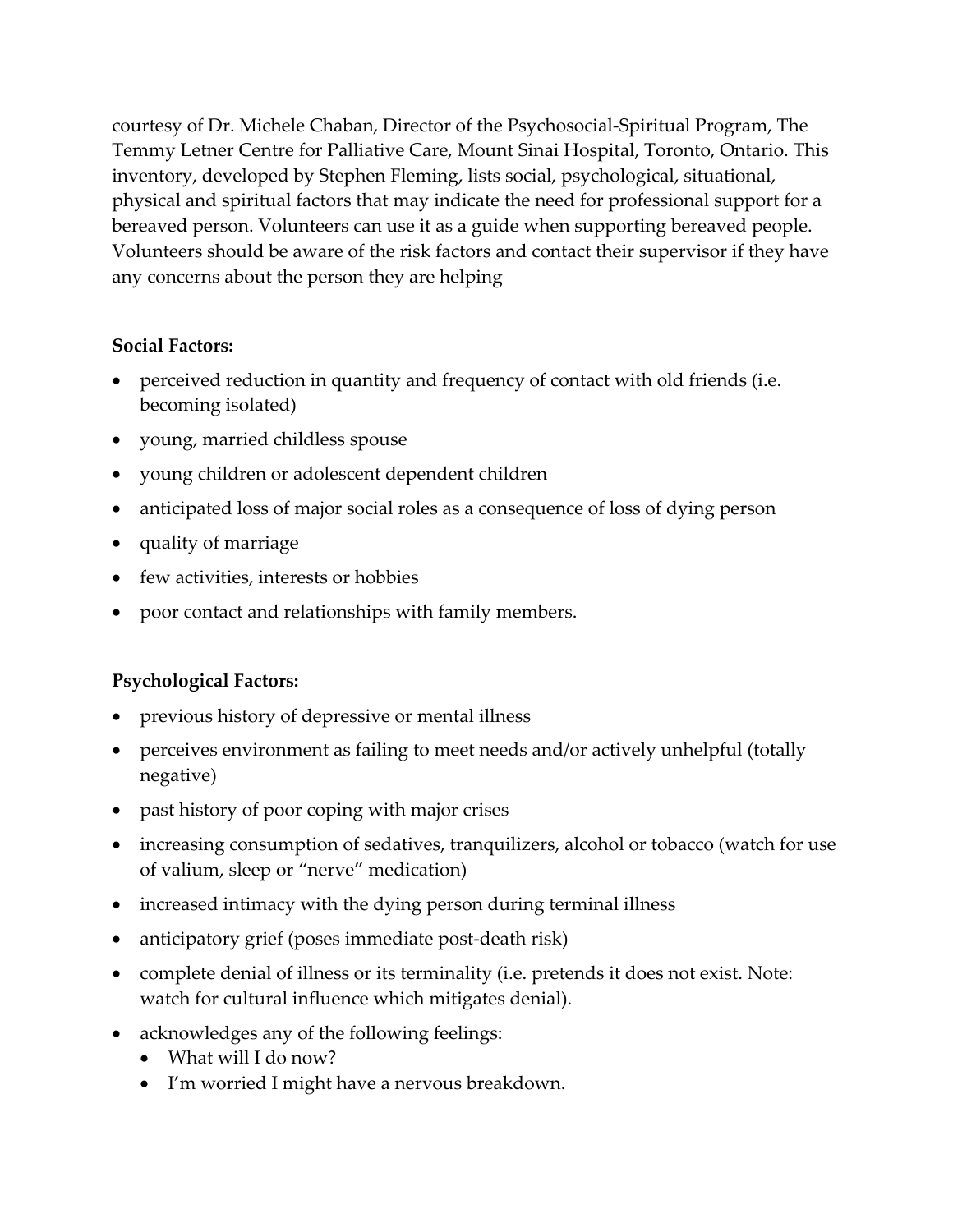- It's not real.
- I can't get myself to do things.
- I feel empty.
- I wouldn't care if I died tomorrow.
- I don't want to live without him/her.
- I can't stand being alone.
- presence of strong self-reproach, self-depreciating remarks and anger at self, particularly with respect to relationship with dying person
- made a pact with the ill person to take own life and has a plan how to do it
- inhibition of feelings, unable to acknowledge or talk about feelings of impending loss
- perception that dying person received "poor care"
- altered mental functioning, extreme difficulty in concentrating, remembering, making decisions
- severe depression.

## **Situational Factors:**

- sudden unexpected death or short fatal illness (under two months)
- untimely death premature or post mature, dying person does not die on schedule
- young bereaved (55 and under)
- ethnicity: not a cultured to prevailing attitudes toward bereavement and mourning (may not know what is expected or allowable for these in our culture)
- low socio-economic status
- multiple life crises, concurrent losses or problems:
	- loss of income
	- financial problems
	- job loss
	- divorce
	- difficulties with children
	- pregnancy
	- marital conflict
	- recent marriage
	- recent loss of another close family member or friend.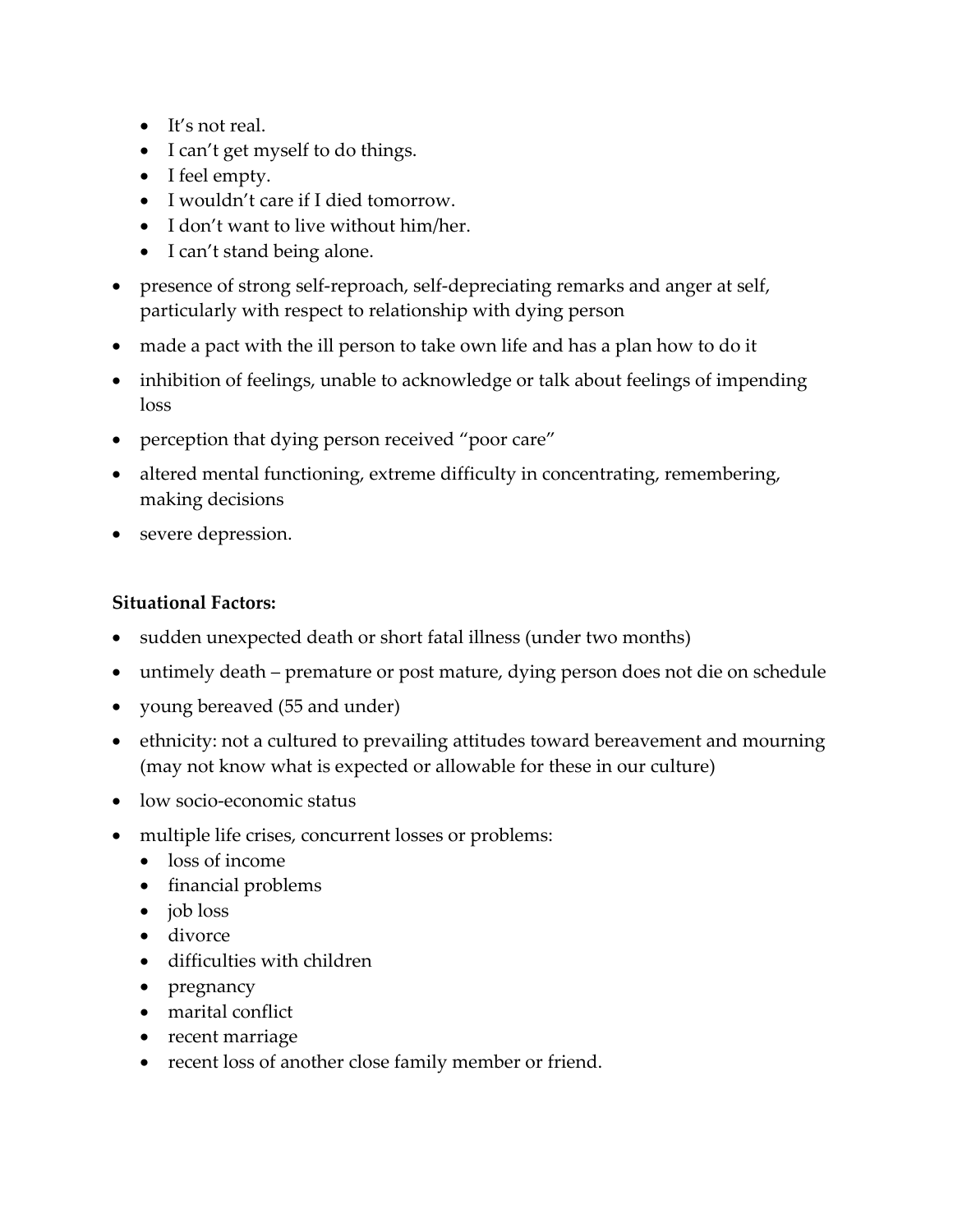## **Physical Factors:**

- poor health before the illness of the dying person
- deterioration of health
- poor sleep patterns
- poor eating habits.

## **Spiritual Factors:**

• perceived lack of help from faith, religion, church, God or clergy.

## 5. HELPING CHILDREN COPE WITH GRIEF

Parenting styles and cultural norms will play a large part in how a family helps a child cope with grief. While many parents will be open and truthful about what is happening, others will feel strongly about protecting the child from grief. Even when volunteers disagree with the family's approach, it is not appropriate for them to impose their values on the family. The volunteer's role is to affirm the child's feelings and support the adult family members.

Children understand death in different ways at different developmental stages. Children can be very aware of the disruption to their normal routines and lives but may not ask questions or reveal their knowledge. Adolescents may seek the volunteer out and want to talk about their feelings or ask for information. Always check with the parent before recommending any materials or resources.

Listening is the oldest and perhaps most powerful tool of healing. It is often through the quality of our listening and not the wisdom of our words that we are able to affect the most profound changes in the people around us.

Rachel Naomi Remen, 1996

Children should be allowed to share in grief and attend the funeral or wake but only if they want to. They might feel angry at being abandoned, scared of being alone, confused, or guilty that they might have caused the death. You can help by answering questions honestly, helping them express emotions, reassuring them that it is okay to feel the way they do, and being patient if they bring up the subject of death again and again.

Most hospice palliative care programs provide special training and screening for volunteers who work with children.